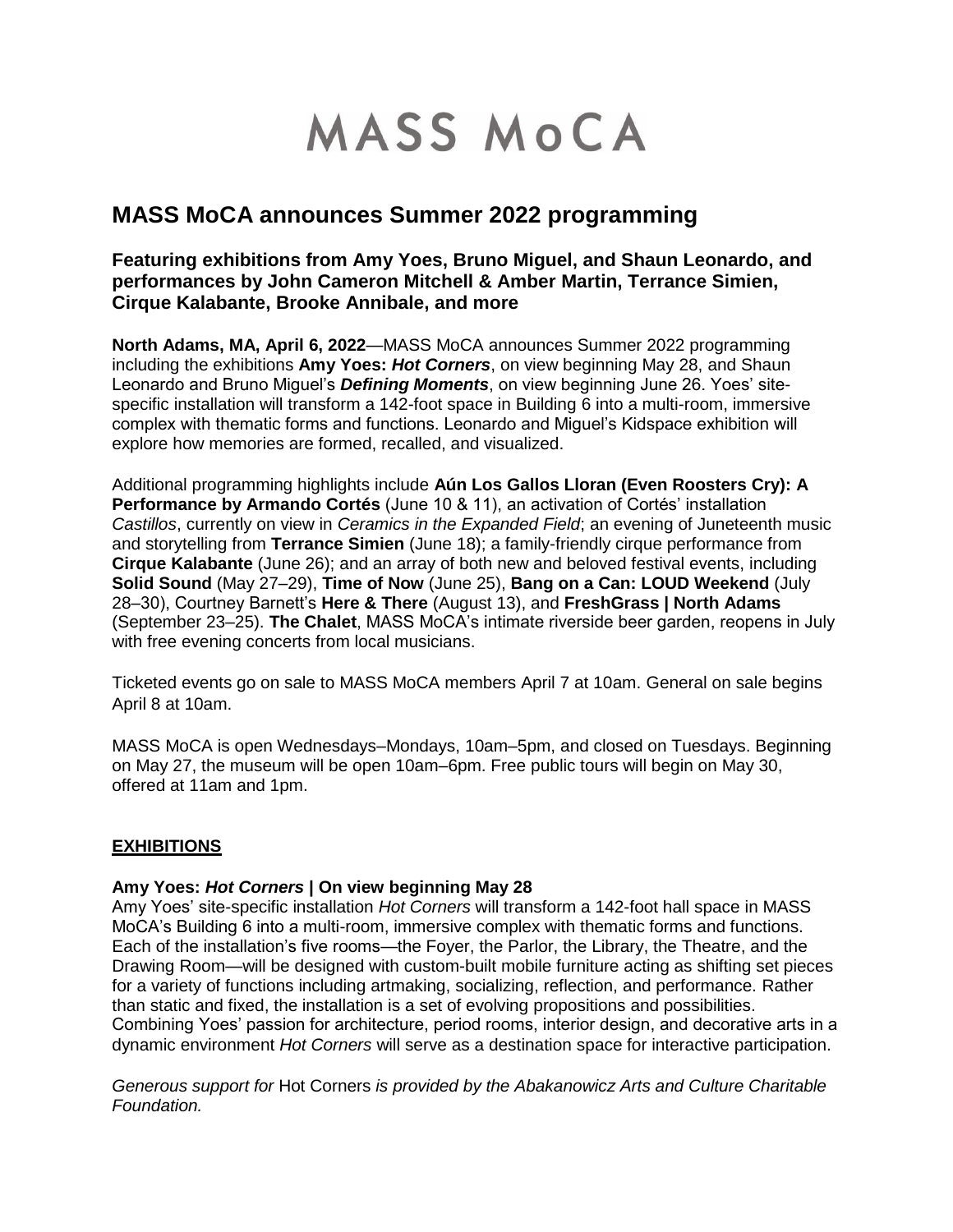# *Defining Moments* **| On view beginning June 26**

The Kidspace exhibition *Defining Moments* explores how memories are formed, recalled, and visualized. Brooklyn-based multidisciplinary artist Shaun Leonardo and Brazilian pop artist Bruno Miguel share their individual and cultural memories, expressed in a range of mediums from paintings and wall drawings, to mixed media sculpture and collages. Their work delves into the mythic aspects of generational storytelling, the formative role of nostalgia, and the fallibility of collective memory.

*Major support for* Defining Moments *is generously provided by The Willow Tree Fund and the Institute for Museum and Library Services. Additional support is provided by The Feigenbaum Foundation, MountainOne, the National Endowment for the Arts; and AVANGRID / Berkshire Gas.*

# **EVENTS**

#### **Solid Sound | May 27–29**

Spanning three days and four stages, Solid Sound includes music by Wilco and its members' side projects, as well as many other musical performers. This year's lineup features Sylvan Esso, Japanese Breakfast, Bonnie 'Prince' Billy, and many more. There's also a full comedy lineup, family fun for all ages, local food, craft beer, camping, and naturalist activities.

Three-day passes start at \$249.

#### **Summer Open Studios | June 2, July 14, August 11, 5–7pm**

Open Studios at MASS MoCA offers the public an opportunity to see the works-in-progress of artists participating in Assets for Artists' residency program. Each month will feature work from a new cohort.

Free.

#### **Kraftwerk | June 10 at 8pm**

German electro-pop pioneers Kraftwerk built the soundtrack for the digital age. A fusion of art, beat, and electronics, these 1970s visionaries ignited pop music's evolution from rock to electronic with their revolutionary soundscapes and musical experimentation. They've been sampled by hundreds and influenced thousands, from David Bowie to Missy Elliot to the helmetclad Daft Punk. Kraftwerk stops in North Adams during their 3-D tour of "multi-sensory magnificence" (*The Guardian*).

Tickets are currently sold out.

#### **Aún Los Gallos Lloran (Even Roosters Cry): A Performance by Armando Cortés | June 10 & 11 at 2pm**

Armando Cortés activates his installation *Castillos*—on view in the exhibition *Ceramics in the Expanded Field*—with a performance exploring his Mexican roots, while using the traditional sport of cockfighting as a metaphor for the rituals of masculine bravado and the relationships between men.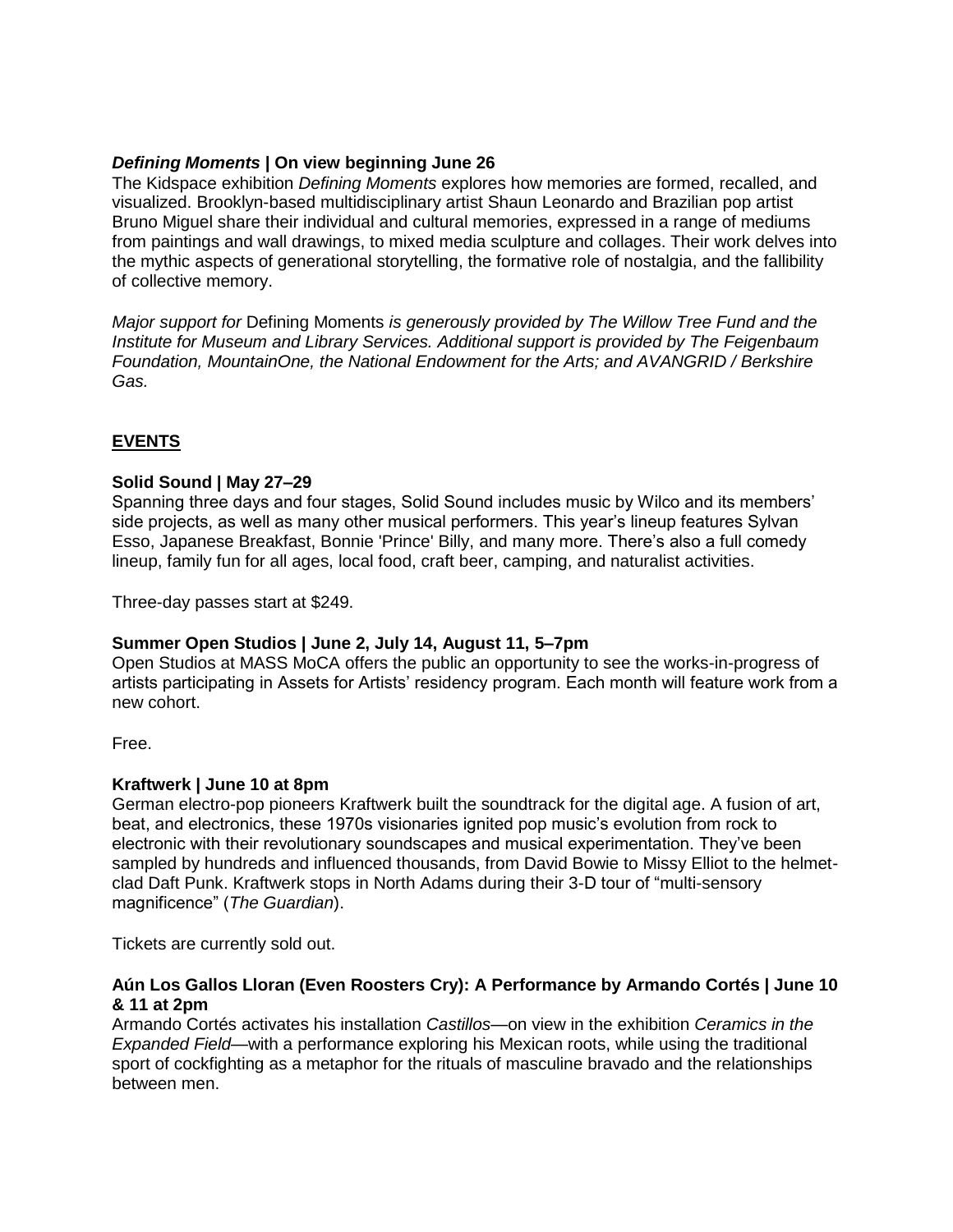Free with museum admission.

**Terrance Simien & the Zydeco Experience's Juneteenth Celebration | June 18 at 8pm** GRAMMY-winning zydeco master, educator, activist, and 8th generation Louisiana Creole Terrance Simien brings his red hot band back to MASS MoCA for a special night of music, storytelling, and joy on the eve of Juneteenth to celebrate the holiday.

Tickets start at \$22.

# **Time of Now | June 25, 11am–6pm**

The third iteration of Time of Now—MASS MoCA's annual festival of thought and performance—explores themes of fragility, community, and repair through pop-ups, performances, talks, and film screenings by artists, musicians, dancers, designers, and thinkers, including artists Lily Cox-Richard and Jessica Jackson Hutchins—who will be presenting a performance for four dancers wearing her ceramic sculptures—and a conversation on debt between anthropologist Elizabeth Sweet and kelli rae adams, as well as screenings of video by performers Helga Davis, Treya Lam, and more.

Free with museum admission.

#### **Cirque Kalabanté:** *Afrique En Cirque* **| June 26 at 4pm**

Montréal-based Cirque Kalabanté combines breathtaking acrobatics with live music played on the traditional instruments of their native Guinea, including kora, djembe, and various kinds of percussion. This beautiful presentation of dazzling circus arts and cultural exploration is the perfect summer afternoon for the whole family.

Tickets start at \$22.

#### **Brooke Annibale | July 2 at 8pm**

Pop-folk singer-songwriter Brooke Annibale conjures up a dreamy, dark, and enticing sonic landscape. Her exquisite writing and musicianship has created opportunities to share the stage with the likes of Mt. Joy, Iron & Wine, Lucius, and Rufus Wainwright.

Tickets start at \$18.

#### **The Roots | July 8 at 8pm**

"They are not merely the world's best hip-hop band—but one of the great musical outfits of our time." —*Rolling Stone*

Formed in 1987 in Philadelphia, PA, The Roots have become one of the best known and most respected hip-hop acts in the business. Named one of the "50 Greatest Live Acts" by Rolling Stone, The Roots became the official house band on "The Tonight Show Starring Jimmy Fallon" where they currently perform every Monday-Friday.

Tickets start at \$60.

#### **The Chalet | Every Thursday, July 14–Sep 8 (except July 28), 6:00pm–10pm**

The museum's summer fun spot returns with the reopening of The Chalet, *Oh, Canada* artist Dean Baldwin's sculpture-turned-riverside-beer-garden, for one night of local music and performance each week. Lineup will be announced in June.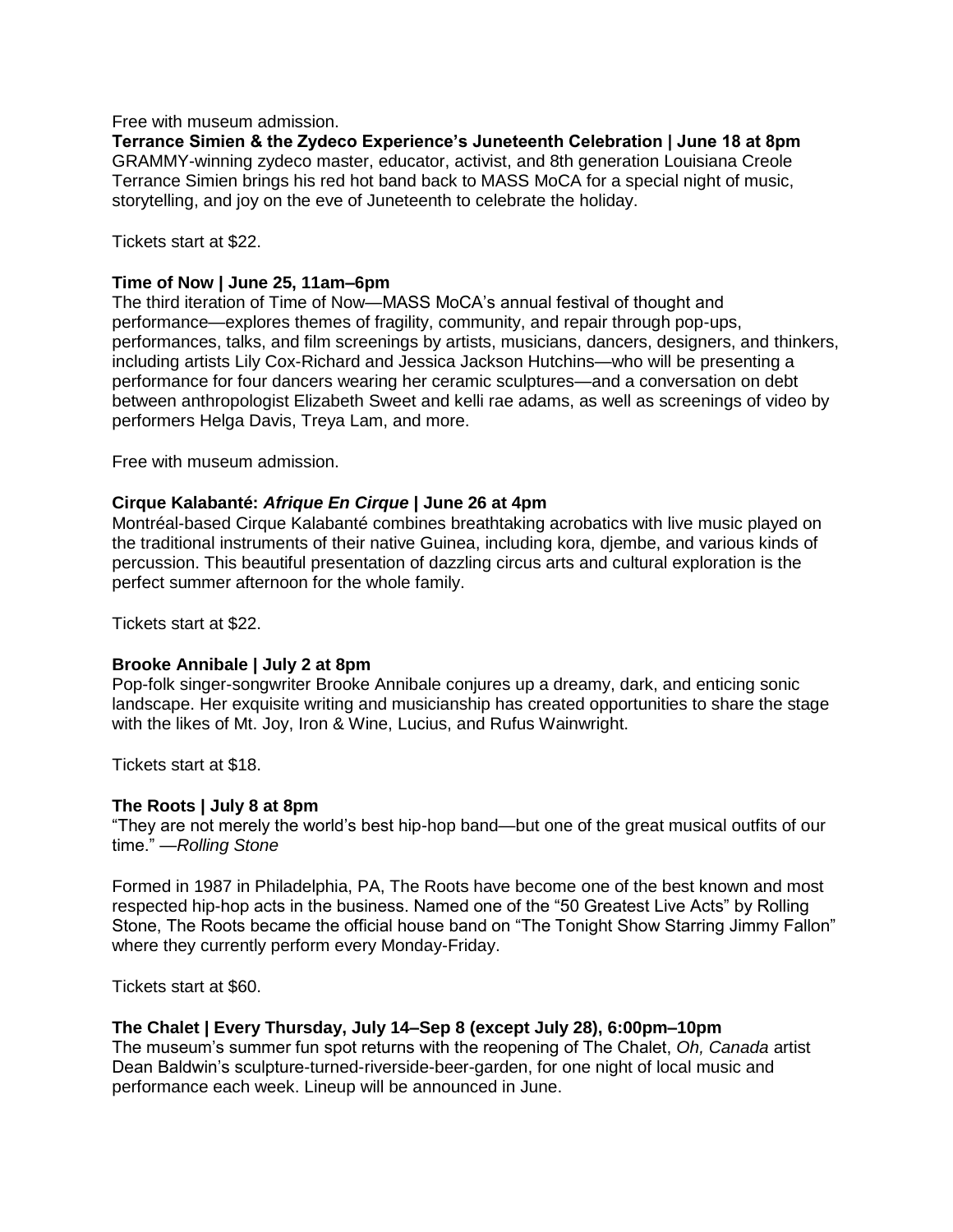Free.

# **John Cameron Mitchell & Amber Martin | July 16 at 8pm**

Tony Award-winning star of stage and screen John Cameron Mitchell (*Joe vs. Carole*, *Hedwig and the Angry Inch*), one of alt-culture's boldest creators, joins forces with international cabaret star Amber Martin and a bevy of special guests in an evening of songs and stories spanning his singular career—all backed by the Hedwig house band Tits of Clay.

Tickets start at \$35.

# **Bang on a Can: LOUD Weekend | July 28–30**

Bang on a Can and MASS MoCA present LOUD Weekend, a fully loaded eclectic super-mix of minimal, experimental, and electronic music over three days throughout the museum's expansive campus. Lineup will be announced in June.

Three-day passes start at \$109.

# **Roomful of Teeth & Friends | August 18 at 8pm**

Roomful of Teeth, the ensemble of Grammy-winning vocal titans led by Williams College faculty, Brad Wells, returns to its summer home at MASS MoCA to create new works and hone techniques, culminating in a knock-out performance.

Tickets start at \$22.

# **Here and There | August 13**

Courtney Barnett's boutique touring festival offers a rotating line-up featuring some of the most exciting songwriters in music today. Curated by Barnett, the North Adams festival will feature Barnett, Lucy Dacus, Men I Trust, Faye Webster, Bartees Strange, The Beths, and Hana Vu.

Tickets start at \$60.50.

# **An Evening with There Might Be Giants | Sep 3 at 8pm**

In honor of the album that made them an international act, They Might Be Giants is celebrating *Flood*'s by performing the album, in its entirety, on stages across the country. The show is "an evening with" and the band will play two full sets with their barnstorming live band, featuring the show-stopping Curt Ramm on trumpet. In addition to *Flood*, the show will span the band's entire career from early favorites to brand new tracks, as well as the live improvisations that have become a concert highlight.

Tickets are currently sold out.

#### **FreshGrass North Adams | September 23–25**

An opportunity for enthusiasts to both appreciate and participate, FreshGrass is a family-friendly festival, brimming with the best of bluegrass and roots on four stages, and also in our galleries, brick-lined courtyards, and grassy field. FreshGrass | North Adams 2022 features Gary Clark Jr., Old Crow Medicine Show, Trampled by Turtles, Yola, The Jerry Douglas Band, Aoife O'Donovan, Sierra Ferrell, and many more.

Three-day passes start at \$129.